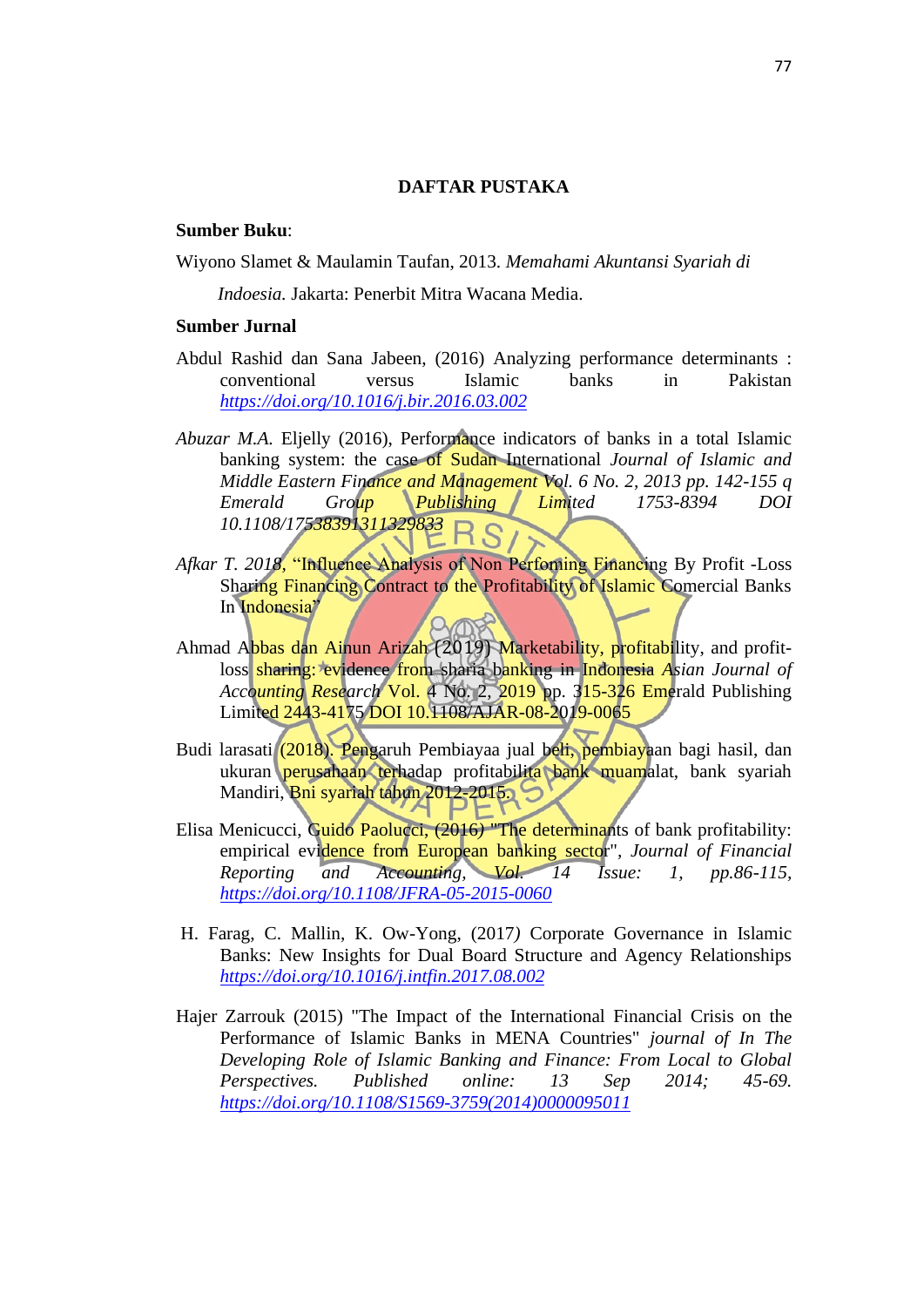- Md. Hafij Ullah, Ruma Khanam,(2018) "Whether Shari`ah compliance efficiency a matter for the financial performance: the case of Islami Bank Bangladesh Limited", *Journal of Islamic Accounting and Business Research <https://doi.org/10.1108/JIABR-01-2016-0001>*
- Merve Acar, Hüseyin Temiz, (2017) "Advertising effectiveness on financial performance of banking sector: Turkey case"*, International Journal of Bank Marketing, Vol. 35 Issue: 4,pp. -, [https://doi.org/10.1108/IJBM-03-2016-](https://doi.org/10.1108/IJBM-03-2016-0036) [0036](https://doi.org/10.1108/IJBM-03-2016-0036)*
- Mohammad Ashraful Ferdous Chowdhury, Mohamed Eskandar Shah Mohd Rasid, (2017) "Determinants of Performance of Islamic Banks in GCC Countries: Dynamic GMM Approach" *In Advances in Islamic Finance, Marketing, and Management. [https://doi.org/10.1108/978-1-78635-899-](https://doi.org/10.1108/978-1-78635-899-820161005) [820161005](https://doi.org/10.1108/978-1-78635-899-820161005)*
- Mohammed T. Abusharbeh (2014) Credit Risks and Profitability of Islamic Banks: Evidence from Indonesia *World Review of Business Research Vol. 4. No. 3. October 2014 Issue. Pp. 136 – 147*
- Muhamed Zulkhibri, (2018) The Impact of monetary policy on Islamic bank financing :bank-level evidence from Malaysia *Journa l of Economics,Financeand Administrative Science Vol.23No.46,2018 pp. 306- 322 Emerald Publishing Limited [https://doi.org/10.1108/JEFAS-01-2018-](https://doi.org/10.1108/JEFAS-01-2018-0011) [0011](https://doi.org/10.1108/JEFAS-01-2018-0011)*
- Mustafa Abdul Karim (2018) Theassociationbetween intellectual capitaland financial performance in the Islamic banking industry *Ananalysis of the GCC banks doi: 10.1108/IMEFM-05-2016-0073*
- Nizar Mohammad, Alshari dan Turki Raji Alhmoud (2019) The determinants of profitability in Sharia-compliant corporations: evidence from Jordan *journal of Islamic Accounting and Business Research Vol.10No.4,2019 pp. 546-564 ©Emerald Publishing Limited 1759-0817 [https://doi.org/10.1108/JIABR-](https://doi.org/10.1108/JIABR-05-2016-0055)[05-2016-0055](https://doi.org/10.1108/JIABR-05-2016-0055)*
- Nur Amirah Borhan, Noryati Ahmad, (2018) "Identifying the determinants of Malaysian corporate Sukuk ratingon Profitability ", *International Journal of Islamic and Middle Eastern Finance and Management*, <https://doi.org/10.1108/IMEFM-02-2017-0045>
- Oyong Lisa, (2016) "Determinants Distribution of Financing and the Implications to Profitability: Empirical Study on Cooperative Sharia Baitul Maal wa Tamwil (BMT) in Indonesia", *Asian Journal of Accounting Research*, Vol. 1 Issue: 2, pp.44-51,<https://doi.org/10.1108/AJAR-2016-01-02-B002>